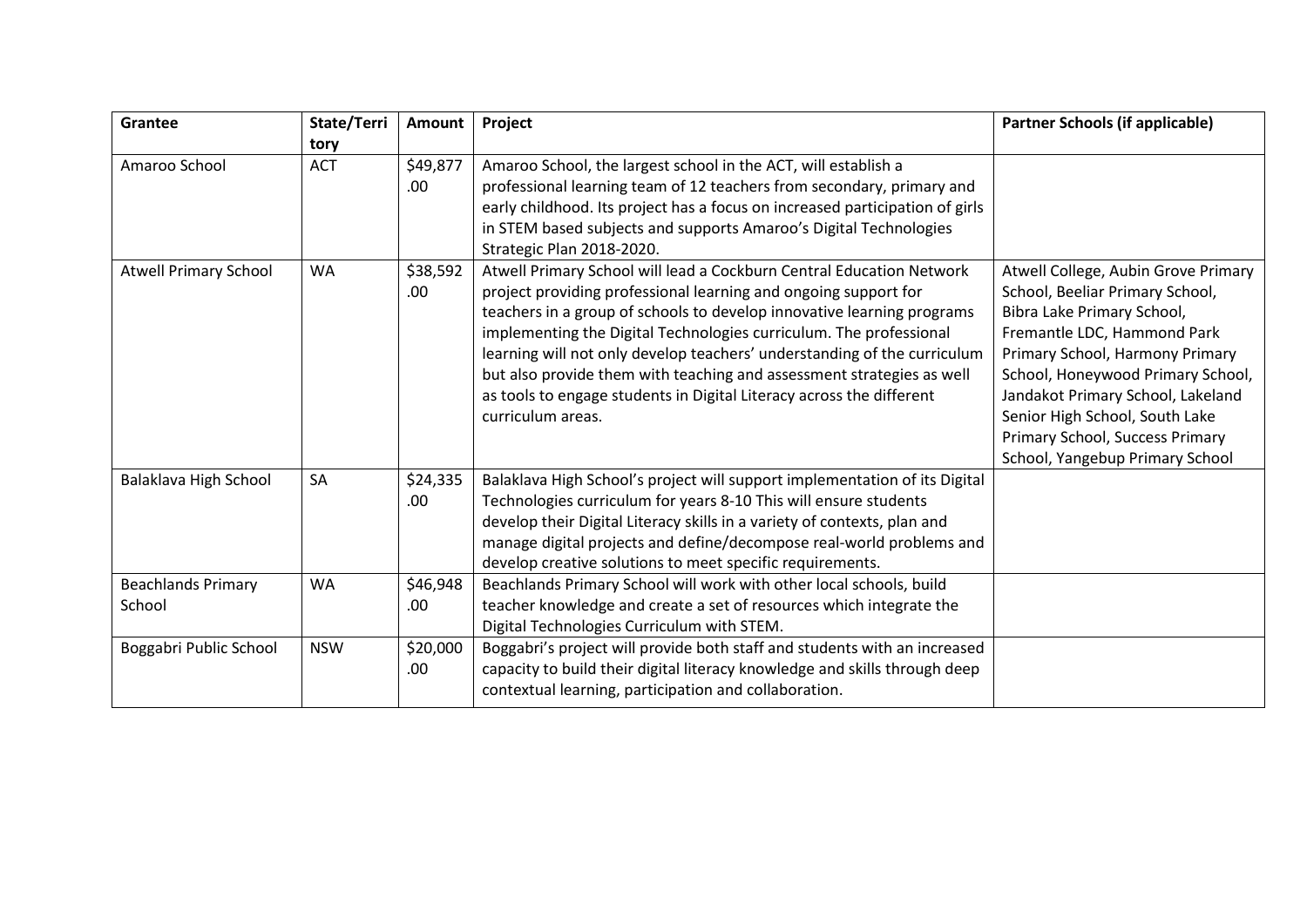| <b>Broadwater Public</b>    | <b>NSW</b> | \$20,000 | Broadwater's To Infinity and Beyond project will include lesson activities | Empire Vale Public School, Wardell |
|-----------------------------|------------|----------|----------------------------------------------------------------------------|------------------------------------|
| School                      |            |          |                                                                            |                                    |
|                             |            | .00.     | incorporating the use of various digital technologies across the K-6       | Public School, Rous Public School, |
|                             |            |          | environment, robotics programming and problem solving, coding              | Wyrallah Public School, Tregeagle  |
|                             |            |          | activities, Web based design tasks, animation and video making. A          | Public School, Cabbage Tree Public |
|                             |            |          | partnership between the school and the Southern Cross University has       | School, Fernleigh Public School    |
|                             |            |          | already been established with some basic professional learning around      |                                    |
|                             |            |          | coding and robotics.                                                       |                                    |
| <b>Burwood Girls High</b>   | <b>NSW</b> | \$50,000 | Burwood Girls HS in partnership with Strathfield Girls HS will give their  | Strathfield Girls High School      |
| School, Croydon             |            | .00      | students opportunities to collaborate and create innovative design         |                                    |
|                             |            |          | solutions. This project includes the design and creation of Arduino-       |                                    |
|                             |            |          | based lighting installations and a Robotics Challenge unit integrating     |                                    |
|                             |            |          | coding with 3D design, rapid prototyping and circuit design, including     |                                    |
|                             |            |          | component fabrication for Arduino based robots. The project will foster    |                                    |
|                             |            |          | partnership with feeder primary schools to extend an established           |                                    |
|                             |            |          | primary school outreach program.                                           |                                    |
| <b>Catholic Education</b>   | <b>TAS</b> | \$48,200 | Catholic Education Tasmania's Innovation for Change project with the       | At least 20 Catholic Education     |
| Tasmania                    |            | .00      | University of Tasmania will create 6 mobile STEM innovation project kits   | Tasmania schools                   |
|                             |            |          | which will rotate between at least 20 schools. Each kit will be developed  |                                    |
|                             |            |          | around a separate community STEM need, bringing pre-service teachers       |                                    |
|                             |            |          | with existing primary and secondary teachers to deliver a Digital          |                                    |
|                             |            |          | Technologies focussed STEM unit.                                           |                                    |
| <b>Clontarf Beach State</b> | <b>QLD</b> | \$50,000 | In Clontarf Beach State School's Take It Outside the Classroom project,    |                                    |
| School                      |            | .00      | teachers will initiate action learning projects to build their own and     |                                    |
|                             |            |          | students' understanding of Digital Technologies. In collaboration with its |                                    |
|                             |            |          | local secondary school, Clontarf Beach will engage science, technology,    |                                    |
|                             |            |          | engineering, arts and mathematics (STEAM) professionals as advisors to     |                                    |
|                             |            |          | apply real world situations through the learning in STEAM pods. A          |                                    |
|                             |            |          | University of Sunshine Coast research project will examine how this        |                                    |
|                             |            |          | school engagement program will affect the acquisition of digital           |                                    |
|                             |            |          | mindsets and skills.                                                       |                                    |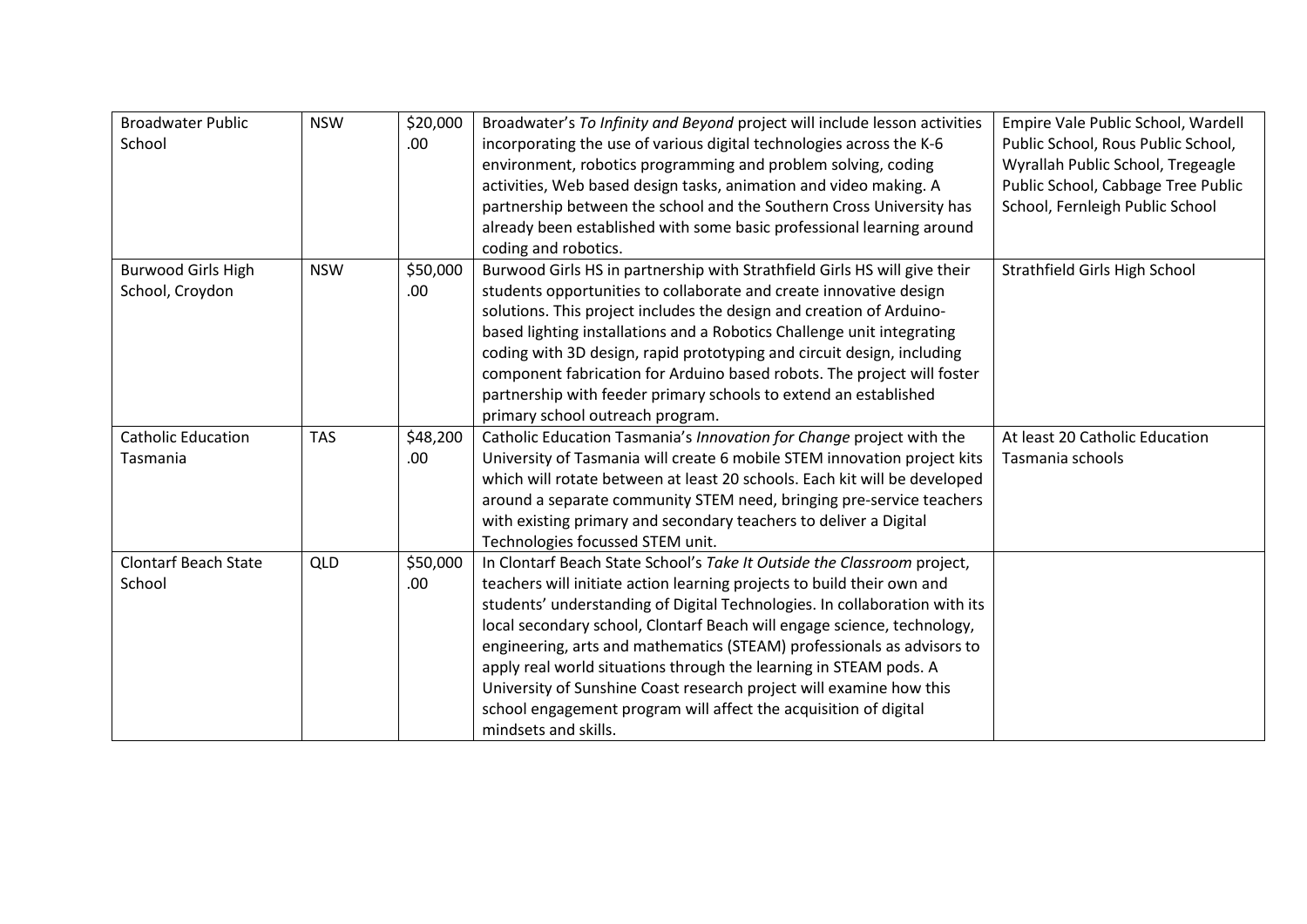| <b>Coburg Primary School</b>  | <b>VIC</b> | \$29,285 | Coburg's Creative Futures project will develop a comprehensive P-6      |                                   |
|-------------------------------|------------|----------|-------------------------------------------------------------------------|-----------------------------------|
|                               |            | .00.     | STEM cross-curricular program aligned to the Australian Curriculum:     |                                   |
|                               |            |          | Digital Technologies. A girls' coding program will be established to    |                                   |
|                               |            |          | develop early interest in digital technology careers. Free web-based    |                                   |
|                               |            |          | resources will be produced. A professional development network with     |                                   |
|                               |            |          | other local schools will enhance the sharing of teaching and learning   |                                   |
|                               |            |          | resources.                                                              |                                   |
| <b>Coolamon Central</b>       | <b>NSW</b> | \$19,950 | Coolamon Central School will establish a 21st century maker space       |                                   |
| School                        |            | .00.     | within the school and train its teachers in 3D CAD/CAM, robotics and    |                                   |
|                               |            |          | programming technologies.                                               |                                   |
| Cowell Area School            | <b>SA</b>  | \$19,786 | Cowell Area School's project, Developing a Model Implementation Plan    |                                   |
|                               |            | .00.     | for Rural Schools, will link the Australian Curriculum: Digital         |                                   |
|                               |            |          | Technologies to aquaculture and marine science. The school has an       |                                   |
|                               |            |          | aquaculture focus, with working oyster lease, land systems for fin fish |                                   |
|                               |            |          | and hydroponics and a recently installed environmental data logger.     |                                   |
|                               |            |          | Rural schools and others interested in Digital Technologies in          |                                   |
|                               |            |          | marine/aquaculture settings will benefit from the project findings.     |                                   |
| Cranbrook State School        | <b>QLD</b> | \$50,000 | Cranbrook State School will establish a cluster of 6 digital pedagogy   | Rasmussen State School            |
|                               |            | .00.     | coaches across 2 schools who will be responsible for 'in-time'          |                                   |
|                               |            |          | professional coaching and mentoring of staff and support                |                                   |
|                               |            |          | implementation of Digital Technologies in the two schools. Students     |                                   |
|                               |            |          | will be involved in Curricular Community Celebration and Learning Fairs |                                   |
|                               |            |          | to share their knowledge and skills with the wider community and        |                                   |
|                               |            |          | develop a sense of pride in their achievements.                         |                                   |
| <b>Eskdale Primary School</b> | <b>VIC</b> | \$18,790 | Eskdale Primary will provide professional learning for teachers to      | Mitta Public School, Upper Sandy  |
|                               |            | .00.     | improve knowledge and understanding of the digital literacies           | Creek Public School, Walwa Public |
|                               |            |          | curriculum content, with specific emphasis on coding, improved          | School, Bethanga Public School,   |
|                               |            |          | pedagogy, assessment strategies and interpretation of data. Learning    | <b>Talgarno Public School</b>     |
|                               |            |          | will be connected beyond the school into local businesses and other     |                                   |
|                               |            |          | learning institutions. A scope and sequence will be developed to        |                                   |
|                               |            |          | implement a sequential learning program across the school.              |                                   |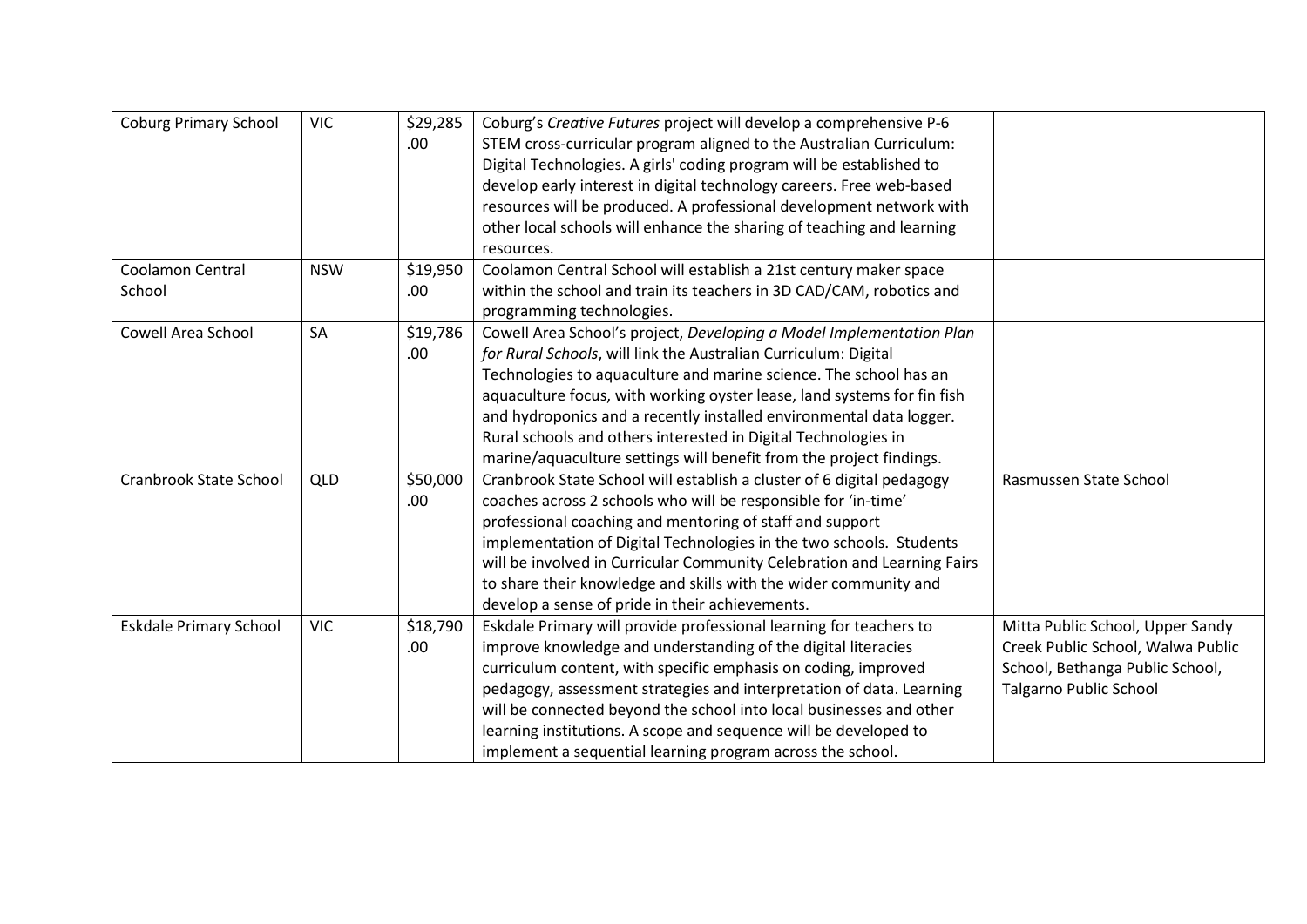| <b>Flinders Island District</b><br>High School, Whitemark<br><b>Flinders View Primary</b> | <b>TAS</b><br>SA | \$39,973<br>.00<br>\$20,000 | Flinders Island District High School, in collaboration with Cape Barren<br>Island School, will establish a Technology Hub to support the<br>implementation of the Australian Curriculum Digital Technologies with<br>professional learning for teachers and access to engaging curriculum<br>activities and resources for students.<br>The Flinders View project will target professional learning for staff;                                                                                                                                                  | Cape Barren Island School<br><b>Flinders View Pre-School</b>                                                                                                                                                                                                   |
|-------------------------------------------------------------------------------------------|------------------|-----------------------------|----------------------------------------------------------------------------------------------------------------------------------------------------------------------------------------------------------------------------------------------------------------------------------------------------------------------------------------------------------------------------------------------------------------------------------------------------------------------------------------------------------------------------------------------------------------|----------------------------------------------------------------------------------------------------------------------------------------------------------------------------------------------------------------------------------------------------------------|
| School                                                                                    |                  | .00.                        | production of classroom/teacher resources; and engaging students with<br>the Australian Curriculum Digital Technologies through interactive<br>resources that are otherwise difficult to access in rural school settings.                                                                                                                                                                                                                                                                                                                                      |                                                                                                                                                                                                                                                                |
| <b>Gatton State School</b>                                                                | QLD              | \$50,000<br>.00             | The Lockyer Cluster's Growing Digital Futures Project, led by Gatton<br>State School, supports the development of digital literacy in students<br>through the ongoing implementation of the Australian Curriculum:<br>Digital Technologies across 10 primary schools using resources selected<br>on the basis of their suitability for facilitating effective teaching of the<br>curriculum. The collaborative nature of this project will benefit school<br>leaders, teachers and students. Some schools within the cluster are<br>forming STEM partnerships. | Lake Clarendon State School, MaMa<br>Creek State School, Mt Whitestone<br>State School, Mt Sylvia State School,<br>Helidon State School, Tenthill Lower<br>State School, Ropeley State School,<br>Flagstone Creek State School,<br>Murphy's Creek State School |
| <b>Gillen Primary School</b>                                                              | <b>NT</b>        | \$13,454<br>.00             | Through Gillen Primary's innovative Inclusive playground STEAM<br>(Science, Technology, Engineering and Mathematics) project, students<br>will have an opportunity use digital technologies to design an inclusive<br>playground.                                                                                                                                                                                                                                                                                                                              |                                                                                                                                                                                                                                                                |
| Glenallen School                                                                          | <b>VIC</b>       | \$19,400<br>.00             | Glenallen School provides individual learning programs for students who<br>have a physical disability and/or significant health impairment requiring<br>paramedical support. Its project will transform the school's computer<br>room into an innovative and accessible STEM learning space, empower<br>students to access coding and robotics and enable staff with training to<br>implement the Digital Technologies curriculum in a way that is<br>universally accessible to all students.                                                                  |                                                                                                                                                                                                                                                                |
| <b>Green Valley Public</b><br>School                                                      | <b>NSW</b>       | \$15,355<br>.00             | Green Valley's Digital Literacy project will integrate Coding and Robotics<br>within K-6 teaching programs and focus on continued professional                                                                                                                                                                                                                                                                                                                                                                                                                 |                                                                                                                                                                                                                                                                |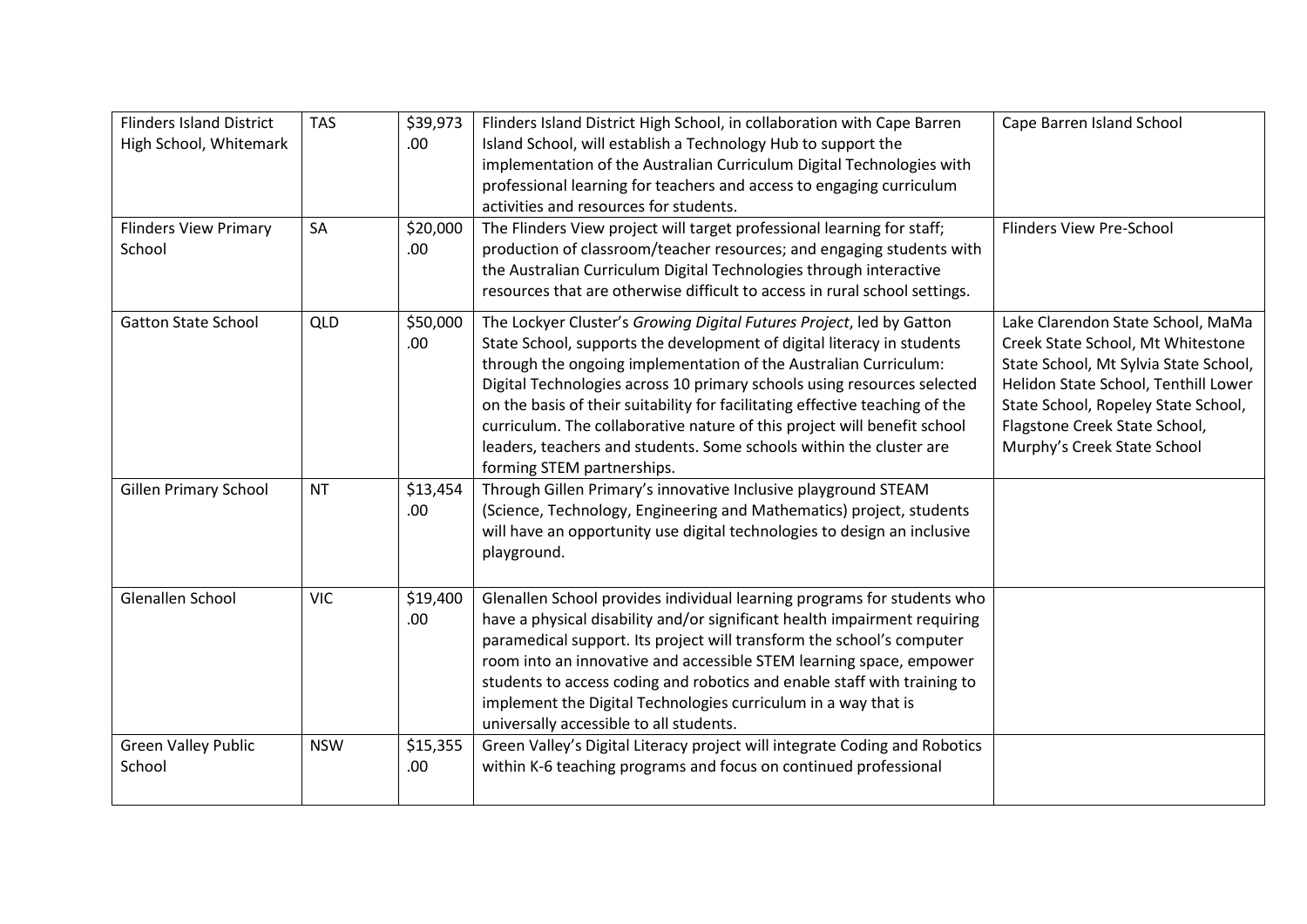|                                                        |            |                  | development for teachers. It will a develop a Scope and Sequence in<br>using Coding and Robotics across the years.                                                                                                                                                                                                                                                                                       |                                                                                                                                                                                  |
|--------------------------------------------------------|------------|------------------|----------------------------------------------------------------------------------------------------------------------------------------------------------------------------------------------------------------------------------------------------------------------------------------------------------------------------------------------------------------------------------------------------------|----------------------------------------------------------------------------------------------------------------------------------------------------------------------------------|
| <b>Greenway Park Public</b><br>School, Carnes Hill     | <b>NSW</b> | \$20,000<br>.00. | Greenway Park Public School will purchase additional resources such as<br>STEM kits and robotics and arrange multiple professional development<br>sessions for the entire teaching staff. In addition, project leaders in the<br>school will provide in-class support and additional training resources will<br>be created such as instructional videos, presentations, units of work and<br>fact sheets |                                                                                                                                                                                  |
| Hampton Senior High<br>School, Morley                  | <b>WA</b>  | \$14,625<br>.00. | Hampton Senior High School will develop a dedicated STEM pathway<br>through digital technologies and design technologies using the<br>engineering context.                                                                                                                                                                                                                                               |                                                                                                                                                                                  |
| <b>Hastings Secondary</b><br>College, Port Macquarie   | <b>NSW</b> | \$50,000<br>.00  | Hastings Secondary College, a STEM Action School, is partnering with<br>Macquarie University, First Robotics and Scott Automation and<br>Robotics. Its Robohub project will design and deliver a robotics program<br>integrated into curriculum and build teacher capacities.                                                                                                                            | Hastings Public School, Lake Cathie<br>Public School, Port Macquarie<br>Primary School, Tacking Point Public<br>School, Telegraph Point Public<br>School, Westport Public School |
| <b>Hincks Avenue Primary</b><br>School, Whyalla Norrie | SA         | \$15,000<br>.00  | Hincks Avenue Primary, a STEM school, will use Raspberry Pi equipment<br>to teach its students about coding and a range of other Digital<br>Technology skills. The school will also establish a professional learning<br>community in Whyalla.                                                                                                                                                           |                                                                                                                                                                                  |
| Humpybong State<br>School, Margate                     | QLD        | \$49,280<br>.00. | Humpybong State School will develop integrated Science/Maths/Digital<br>Technologies inquiry units for P-6. Teachers will work with a digital<br>literacy coach, who will support changes to pedagogy and digital<br>knowledge and skills.                                                                                                                                                               |                                                                                                                                                                                  |
| Huonville High School                                  | <b>TAS</b> | \$48,780<br>.00  | Huonville High School, Dover District High School, Huonville Primary<br>School, Cygnet Primary School, Glen Huon Primary School, Franklin<br>Primary School and Geeveston Primary School are all participating in the<br>Huon Aspire project. The project will develop a professional learning<br>community, provide mentorship for students and create a mobile<br>STEM/Makerspace lab.                 | Huonville Primary School, Cygnet<br>Primary School, Glen Huon Primary<br>School, Geeveston Primary School,<br>Franklin Primary School, Dover<br>District High School             |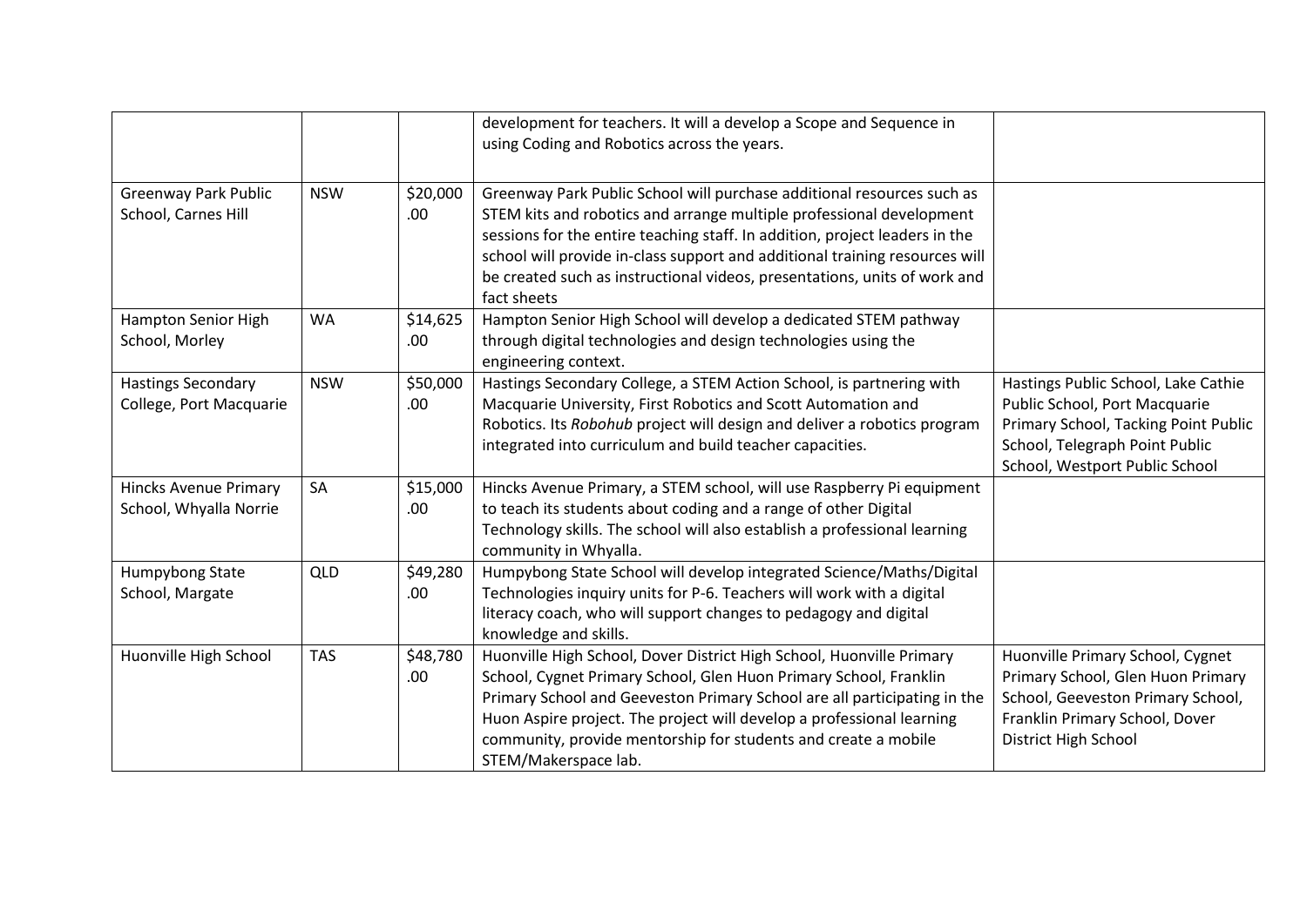| Katherine High School   | <b>NT</b>  | \$49,886 | Katherine High School's Maker Space Project will engage students with         | Mataranka Primary School,            |
|-------------------------|------------|----------|-------------------------------------------------------------------------------|--------------------------------------|
|                         |            | .00      | the Digital Technologies Curriculum by developing assessment tasks            | Katherine South Primary School,      |
|                         |            |          | with a physical output focus. The Maker Space will incorporate a range        | Casuarina Primary School,            |
|                         |            |          | of STEM initiatives, including robotics and work related electronics.         | MacFarlane Primary School, Clyde     |
|                         |            |          |                                                                               | Fenton Primary School and Kintore    |
|                         |            |          |                                                                               | <b>Street School</b>                 |
| Lake Macquarie High     | <b>NSW</b> | \$49,879 | Lake Macquarie High School's Emerging Technology and STEM Equity              | Teralba Public School, Booragul      |
| School, Booragul        |            | .00      | project will build Digital Technology skills for Aboriginal and Torres Strait | Public School, Fennel Bay Public     |
|                         |            |          | Islander students, girls and low SES students through the development         | School, Speers Point Public School,  |
|                         |            |          | of community solutions using virtual reality, augmented reality,              | Five Islands Public School, Boolaroo |
|                         |            |          | computer coding and drones. Creating interactive community resources,         | Public School, Fassifern Public      |
|                         |            |          | such as a virtual reality experience designed to preserve local Aboriginal    | School                               |
|                         |            |          | languages and cultural knowledge is a key component of the project.           |                                      |
| Lilydale Primary School | <b>VIC</b> | \$18,805 | Lilydale Primary will introduce a Digital Promise Global Learning Studio      |                                      |
|                         |            | .00      | program focusing on empathy and design thinking, visual                       |                                      |
|                         |            |          | communication and design, invention literacy, three dimensional design        |                                      |
|                         |            |          | and modelling, digital storytelling and social entrepreneurship and           |                                      |
|                         |            |          | support it with equipment and professional learning.                          |                                      |
| Little Grove Primary    | <b>WA</b>  | \$42,450 | Digital Technology at the Grove will upskill teachers and leaders from        | North Albany Senior High School,     |
| School                  |            | .00.     | Little Grove Primary, North Albany Senior High School and Albany              | Albany Primary School                |
|                         |            |          | Primary Extension and Challenge Program in the delivery of the Digital        |                                      |
|                         |            |          | Technologies Curriculum. The project will develop a shared data bank          |                                      |
|                         |            |          | including differentiated lesson plans and create a maker space at Little      |                                      |
|                         |            |          | Grove Primary School.                                                         |                                      |
| Mandama Primary         | <b>VIC</b> | \$49,500 | Working with 3 partner community of practice schools, Mandama                 | Grovedale Primary School South       |
| School                  |            | .00.     | Primary School will develop a coding and basic robotics program for all       | Geelong Primary School and Roslyn    |
|                         |            |          | students (with clear focus on teacher development and peer coaching),         | Primary School                       |
|                         |            |          | a P-6 Scope and Sequence Digital Technologies Skills Chart and a              |                                      |
|                         |            |          | collection of STEM-based inquiry units at all year levels. The project will   |                                      |
|                         |            |          | give students the opportunity to create digital solutions, which impact       |                                      |
|                         |            |          | on local and global communities.                                              |                                      |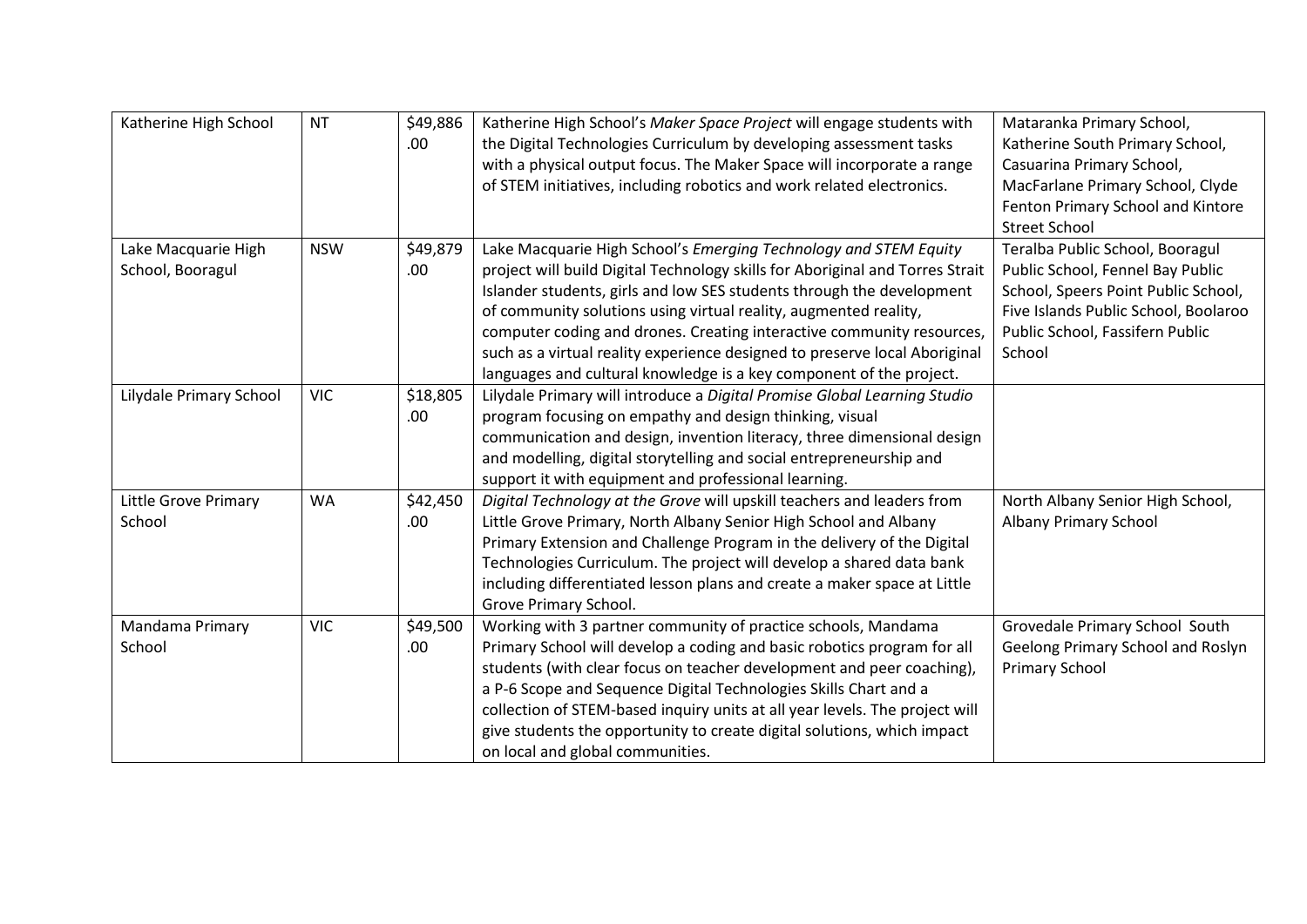| Nazareth Catholic       | SA         | \$20,000 | Nazareth Catholic College's Three Tier Professional Learning Model        |  |
|-------------------------|------------|----------|---------------------------------------------------------------------------|--|
| College, Findon         |            | .00.     | project will increase the confidence and capacity of all teachers to      |  |
|                         |            |          | deliver the Digital Technologies Curriculum. The model involves           |  |
|                         |            |          | participation in external professional learning, sharing expertise with   |  |
|                         |            |          | colleagues and further peer coaching.                                     |  |
| Ngaanyatjarra Lands     | <b>WA</b>  | \$20,000 | The Ngaanyatjarra Lands School, which has 8 campuses across the           |  |
| School, Warakurna       |            | .00      | Western Desert, will create a "tinkering studio" (initially for secondary |  |
|                         |            |          | students at Warakurna Campus) to support student engagement and           |  |
|                         |            |          | attendance whilst initiating a supported introduction of the Australian   |  |
|                         |            |          | Curriculum: Digital Technologies into the school. The school aims to      |  |
|                         |            |          | establish a stand-alone studio, providing options for whole and small     |  |
|                         |            |          | group work, with the lead teacher supported by Aboriginal education       |  |
|                         |            |          | workers, community members and other school staff.                        |  |
| Pembroke Primary        | <b>VIC</b> | \$10,017 | Pembroke Primary's STEM Futures project will promote the value and        |  |
| School, Mooroolbark     |            | .00.     | importance of STEM to students and their families, encourage students     |  |
|                         |            |          | to aspire to careers in STEM and focus on the development of              |  |
|                         |            |          | computational thinking skills.                                            |  |
| <b>PLC Armidale</b>     | <b>NSW</b> | \$20,000 | PLC Armidale will increase the involvement of girls from regional areas   |  |
|                         |            | .00.     | in STEM fields through engaging activities and exposure to/familiarity    |  |
|                         |            |          | with cutting edge equipment. Students will engage students in a           |  |
|                         |            |          | program of Project/Problem Based Learning activities throughout the       |  |
|                         |            |          | year. These will particularly focus on the Australian Curriculum Digital  |  |
|                         |            |          | Technologies outcomes.                                                    |  |
| Ranford Primary School, | <b>WA</b>  | \$20,000 | Ranford Primary School will develop a permanent, designated               |  |
| <b>Canning Vale</b>     |            | .00.     | Makerspace. This will provide all students access to a range of resources |  |
|                         |            |          | and learning opportunities that directly support and enhance              |  |
|                         |            |          | knowledge and understanding, and processes and production skills in       |  |
|                         |            |          | the Digital Technologies curriculum. To support targeted use of the       |  |
|                         |            |          | Makerspace area, teaching staff with an interest in the technologies      |  |
|                         |            |          | area will complete Adelaide's Digital Technologies Massive Open Online    |  |
|                         |            |          | Courses (MOOCs) and collaborate with local Teacher Development            |  |
|                         |            |          | Schools.                                                                  |  |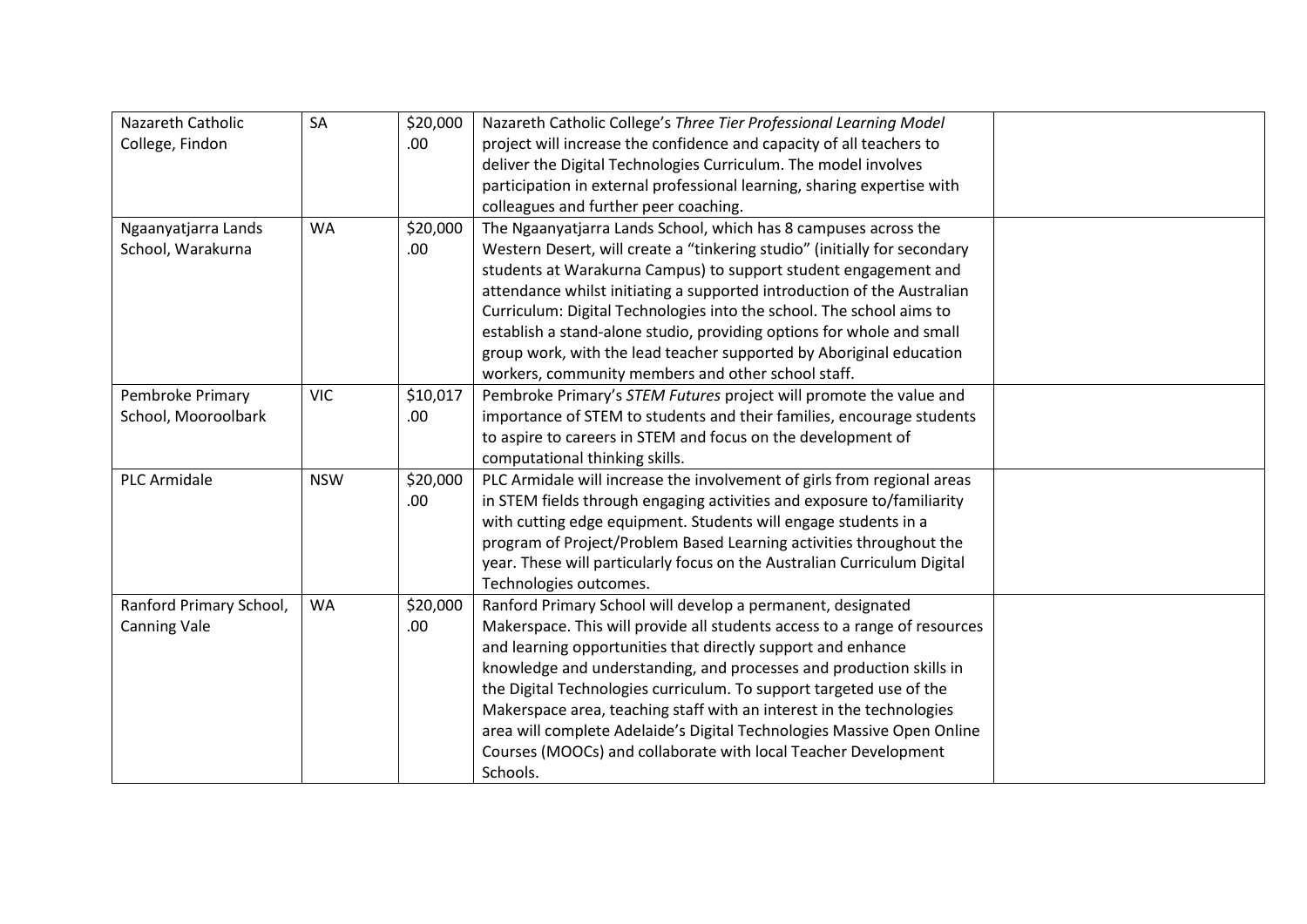| Sacred Heart College,     | <b>VIC</b> | \$49,392 | In partnership with Deakin University's School of Engineering, Geelong         |  |
|---------------------------|------------|----------|--------------------------------------------------------------------------------|--|
| Newtown                   |            | .00.     | Tech School and Geelong Art Gallery, Sacred Heart College will engage          |  |
|                           |            |          | girls in digital technologies by developing educational kits for making        |  |
|                           |            |          | and programming wearable digital devices.                                      |  |
| School of Special         | <b>WA</b>  | \$19,836 | This school has a unique learning environment in Perth Children's              |  |
| <b>Educational Needs:</b> |            | .00.     | Hospital. Its project will support teaching about coding, robotics and         |  |
| <b>Medical and Mental</b> |            |          | creating circuits to solve problems.                                           |  |
| Health, Perth             |            |          |                                                                                |  |
| <b>Sherbourne Primary</b> | <b>VIC</b> | \$47,000 | Sherbourne Primary's project will allow all staff members to develop           |  |
| School                    |            | .00      | their digital skills, in specific identified areas of need (as determined in a |  |
|                           |            |          | staff survey), with a focus on coding and robotics to provide students         |  |
|                           |            |          | with sufficient opportunities to develop their digital skills to the highest   |  |
|                           |            |          | level.                                                                         |  |
| Southport State School    | <b>QLD</b> | \$49,661 | Southport State School will engage in whole school professional                |  |
|                           |            | .70      | learning. Its project in the year of the Commonwealth Games on the             |  |
|                           |            |          | Gold Coast (2018), will focus on creating digital solutions for ticketing,     |  |
|                           |            |          | analysis of athlete statistics, promoting and advertising and creating and     |  |
|                           |            |          | analysing information systems.                                                 |  |
| <b>Spearwood Primary</b>  | <b>WA</b>  | \$19,980 | Spearwood Primary School's project will shift the focus of ICT/Digital         |  |
| School                    |            | .00.     | Technologies use in education from 'acquisition of basic skills' to            |  |
|                           |            |          | pedagogical competence using all available technology. Co-teaching             |  |
|                           |            |          | (shoulder to shoulder) will build staff capacity.                              |  |
| St James' Catholic        | <b>TAS</b> | \$47,000 | Building on existing relationships with Huon Regional Care, local schools      |  |
| College, Cygnet           |            | .00.     | and the University of Tasmania, St James Catholic College will offer a         |  |
|                           |            |          | dedicated subject promoting Digital Literacy in Year 9/10. Students will       |  |
|                           |            |          | collaboratively code and present an app which must be adaptable to a           |  |
|                           |            |          | wide range of community groups. This will challenge them to develop            |  |
|                           |            |          | their skills in planning, computational thinking and problem-solving.          |  |
| St Joseph's Primary       | <b>NSW</b> | \$20,000 | St Joseph's Primary School will support professional learning for              |  |
| School, Port Macquarie    |            | .00.     | teachers implementing the Australian Curriculum: Digital Technologies          |  |
|                           |            |          | into their programs, create a permanent Makerspace and particularly            |  |
|                           |            |          | support the engagement of girls in STEM and students with additional           |  |
|                           |            |          | needs in developing skills through robotics and coding.                        |  |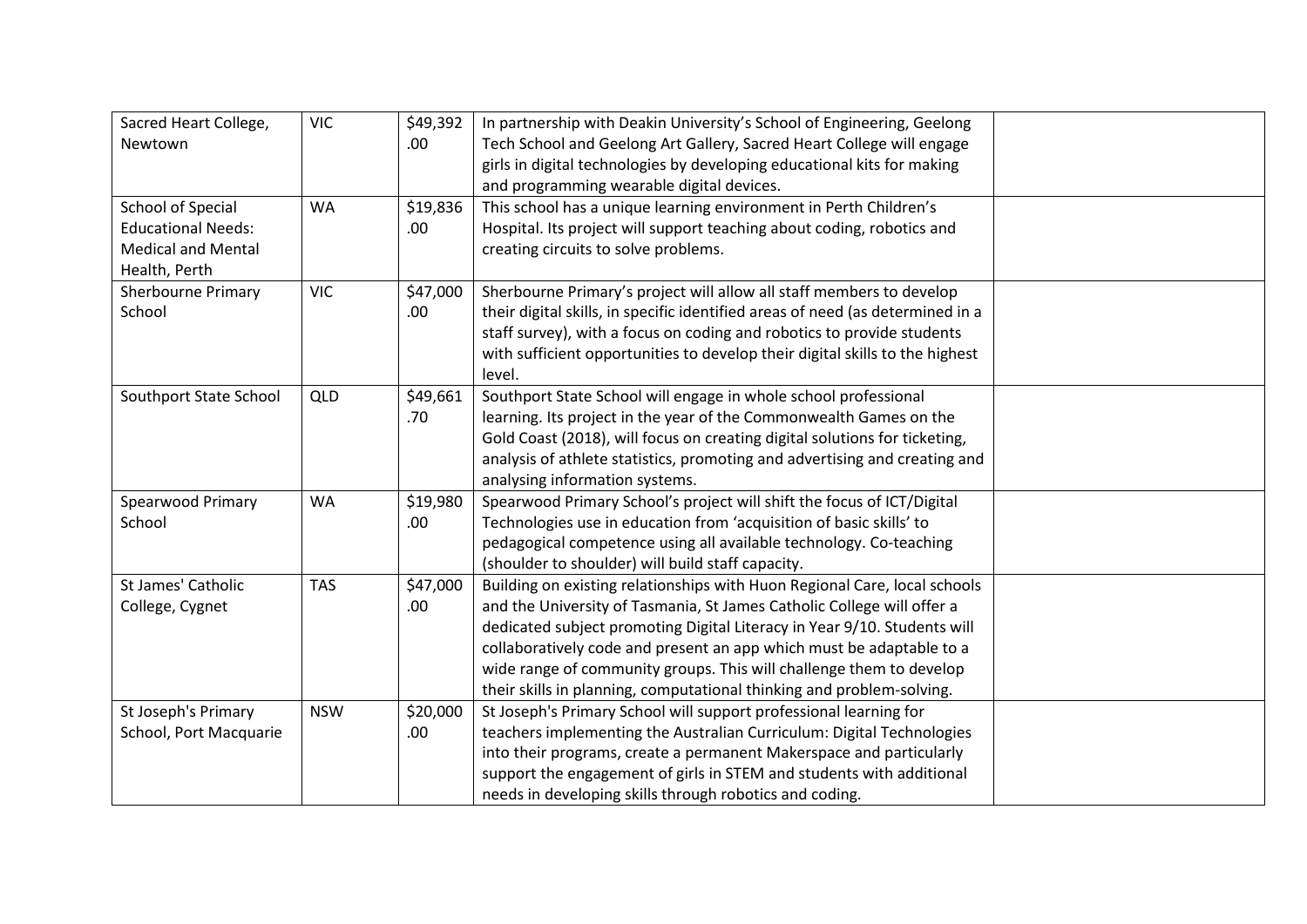| St William's Primary          | <b>QLD</b> | \$50,000 | St William's Primary School will build teacher capacity in planning,       |                                       |
|-------------------------------|------------|----------|----------------------------------------------------------------------------|---------------------------------------|
| School, Keperra               |            | .00.     | implementing and assessing the Australian Curriculum: Digital              |                                       |
|                               |            |          | Technologies. It will bring in an 'expert in residence' to work directly   |                                       |
|                               |            |          | with teachers.                                                             |                                       |
| Stockinbingal Public          | <b>NSW</b> | \$48,502 | Stockinbingal Public School will establish a Mobile Digital Technology     | Wallendbeen Public School,            |
| School                        |            | .00      | Hub with Maker Stations to service 6 small schools within the wider        | Wombat Public School, Binalong        |
|                               |            |          | Cootamundra network of schools. The project will facilitate the teaching   | Public School, Jugiong Public School, |
|                               |            |          | of STEM through integrated technology, coding, robotics and                | Barmedman Public School               |
|                               |            |          | Makerspaces.                                                               |                                       |
| <b>Stretton State College</b> | QLD        | \$49,900 | Over two years, Stretton State College will implement the Australian       |                                       |
|                               |            | .00.     | Curriculum: Digital Technologies in Prep to Year 10. The College will      |                                       |
|                               |            |          | partner with the University of Queensland to develop and implement         |                                       |
|                               |            |          | best practice teacher professional development.                            |                                       |
| <b>Sussex Inlet Public</b>    | <b>NSW</b> | \$46,090 | Sussex Inlet Public School will promote student engagement, gender         |                                       |
| School                        |            | .00      | and socio-economic equity in education by creating a STEM room that        |                                       |
|                               |            |          | will give all its students access to new and emerging technologies         |                                       |
|                               |            |          | enhancing and expanding their digital literacy skills. The room will       |                                       |
|                               |            |          | provide a flexible learning space where students are supported in their    |                                       |
|                               |            |          | learning and actively engaged in exploring the use of and need for         |                                       |
|                               |            |          | digital technologies.                                                      |                                       |
| Swansea High School           | <b>NSW</b> | \$40,820 | Swansea High School's project will support course development, train       |                                       |
|                               |            | .00.     | and upskill teachers in digital technologies, and purchase resources for   |                                       |
|                               |            |          | use in classrooms and a Makerspace. This foundational investment in        |                                       |
|                               |            |          | establishing the curriculum and building domain knowledge through          |                                       |
|                               |            |          | teacher skills, targeted student learning outcomes and the ability for     |                                       |
|                               |            |          | students to engage meaningfully with digital content will create a         |                                       |
|                               |            |          | sustainable Digital Technologies teaching capability. This will be further |                                       |
|                               |            |          | underpinned through deeper engagement with local primary partner           |                                       |
|                               |            |          | schools.                                                                   |                                       |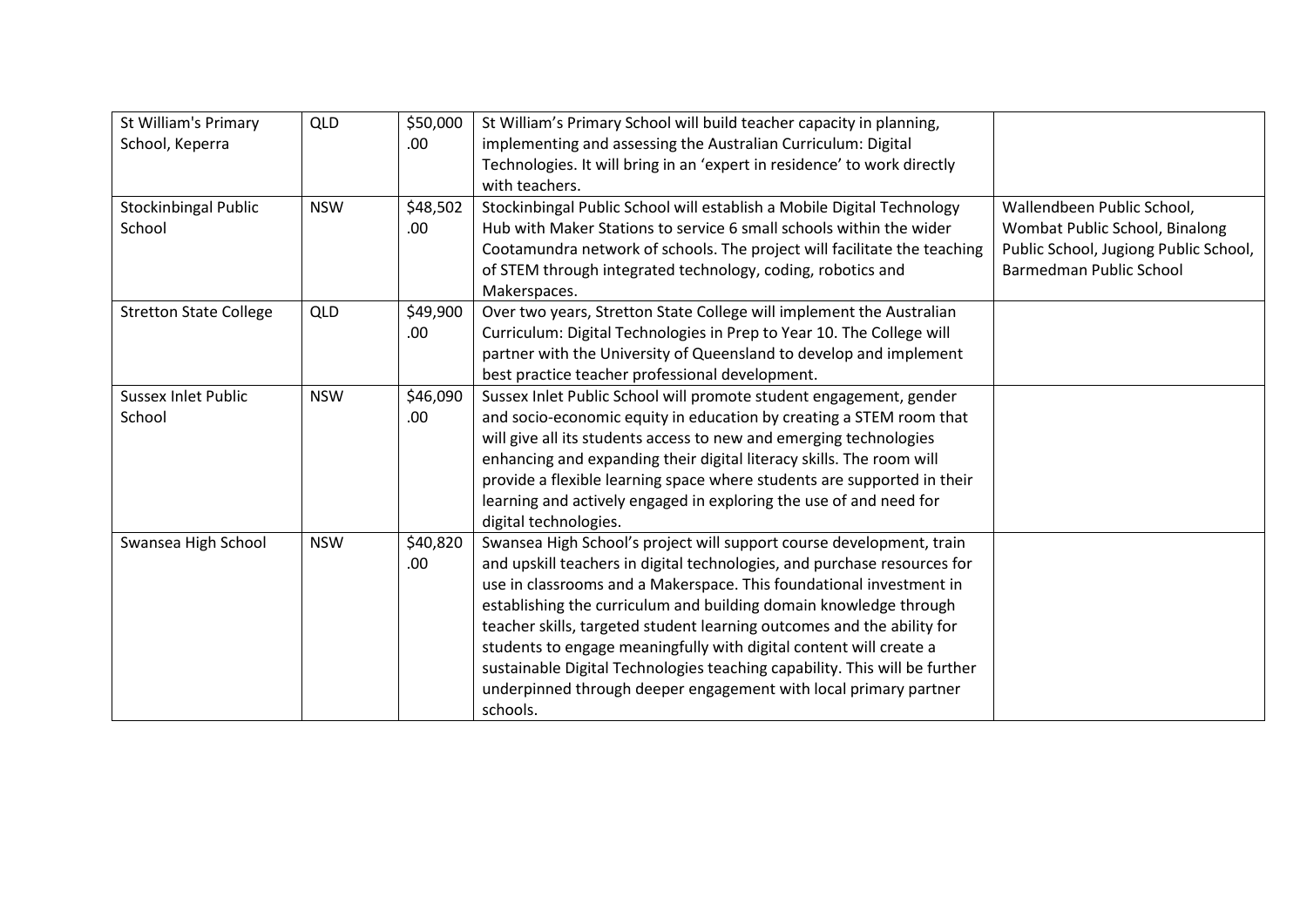| Taroona High School,           | <b>TAS</b> | \$25,000 | Taroona High School will develop a program that makes use of wearable    |                                     |
|--------------------------------|------------|----------|--------------------------------------------------------------------------|-------------------------------------|
| Taroona                        |            | .00.     | technologies and e-textiles to help implement the Digital Technologies   |                                     |
|                                |            |          | curriculum. It will develop units of work and resources in partnership   |                                     |
|                                |            |          | with the University of Tasmania School of Engineering, which will        |                                     |
|                                |            |          | provide professional learning to upskill staff in the use of wearable    |                                     |
|                                |            |          | technologies and e-textiles. This project will address multiple areas of |                                     |
|                                |            |          | the Digital Technologies curriculum and allow students to define and     |                                     |
|                                |            |          | implement solutions in areas such as fashion, health and the             |                                     |
|                                |            |          | environment.                                                             |                                     |
| <b>Tennant Creek High</b>      | <b>NT</b>  | \$18,869 | Tennant Creek High School will develop a Digital Technology Mobile Lab   | Murray Downs School, Alekarenge     |
| School                         |            | .00.     | housing a 3D printer and a laser cutter machine and set up a             | School, Canteen Creek School        |
|                                |            |          | Makerspace within the school where students and staff can come           |                                     |
|                                |            |          | together to learn design and make using a 3D Carving machine that can    |                                     |
|                                |            |          | mill a number of heavier duty material including woods, ceramics and     |                                     |
|                                |            |          | metals.                                                                  |                                     |
| The Galilee School,            | <b>ACT</b> | \$20,000 | Galilee School, a Special Assistance School for disengaged and           |                                     |
| Kambah                         |            | .00.     | vulnerable young people in Years 7 - 10, will establish practices and    |                                     |
|                                |            |          | programs for its students to engage progressively with the Digital       |                                     |
|                                |            |          | Technologies Curriculum. Engagement with the curriculum will initially   |                                     |
|                                |            |          | be in the areas of design thinking, game based learning, Makerspaces     |                                     |
|                                |            |          | and robotics.                                                            |                                     |
| The Henry Lawson High          | <b>NSW</b> | \$39,740 | The Henry Lawson High School's Future Focus project will upskill staff   | Grenfell Public School, St Joseph's |
| School, Grenfell               |            | .00.     | and purchase resources to promote cross-curricular learning and assist   | Primary Grenfell, Caragabal Public  |
|                                |            |          | in the integration of and engagement with the Australian Curriculum:     | School, Greenethorpe Public School, |
|                                |            |          | Digital Technologies through the establishment of a STEM course and a    | Quandialla Public School            |
|                                |            |          | Makerspace.                                                              |                                     |
| <b>Trayning Primary School</b> | <b>WA</b>  | \$13,700 | Creating Inspiring Minds - STEM Adventures at Trayning Primary School    |                                     |
|                                |            | .00.     | will develop whole school digital literacy champions and create a Scope  |                                     |
|                                |            |          | and Sequence document to allow the tracking of students' skill and       |                                     |
|                                |            |          | experience from Kindy to Year 6.                                         |                                     |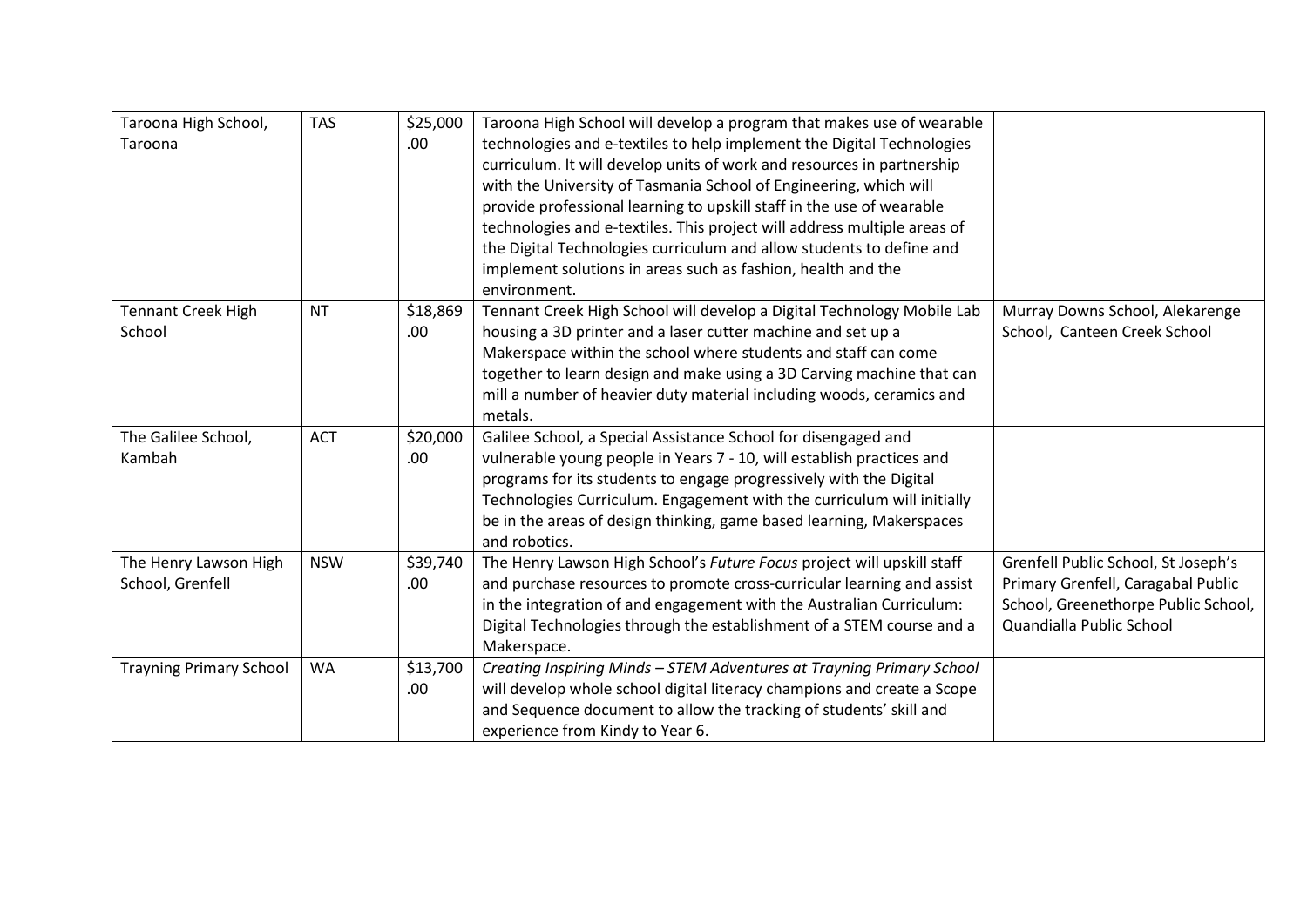| Urana Public School          | <b>NSW</b> | \$19,991 | Urana, Berrigan, and Jerilderie Public Schools are working together on a   | Berrigan Public School, Jerilderie |
|------------------------------|------------|----------|----------------------------------------------------------------------------|------------------------------------|
|                              |            | .00.     | Connected Learning - Robotics and Coding Project. This will provide        | <b>Public School</b>               |
|                              |            |          | opportunities for students and staff from these small schools to come      |                                    |
|                              |            |          | together face-to-face and virtually to engage in robotics and coding       |                                    |
|                              |            |          | activities, learning together and from each other, facilitated by          |                                    |
|                              |            |          | passionate and committed technology educators.                             |                                    |
| <b>Wadalba Community</b>     | <b>NSW</b> | \$45,181 | Wadalba Community School will help to embed the Australian                 |                                    |
| School                       |            | .00.     | Curriculum: Digital Technologies by developing a learning sequence and     |                                    |
|                              |            |          | curriculum programs to teach computational thinking and                    |                                    |
|                              |            |          | coding/programming sequentially to all students from Kindergarten to       |                                    |
|                              |            |          | Year 10, as well as providing professional learning to teachers.           |                                    |
| <b>Walcha Central School</b> | <b>NSW</b> | \$65,100 | This project, a collaboration between Walcha Central School, Uralla        | Uralla Central School              |
|                              |            | .00.     | Central School and the University of New England will implement            |                                    |
|                              |            |          | innovative, sustainable and integrated delivery of the curriculum,         |                                    |
|                              |            |          | develop a new pedagogical framework; and establish technology design       |                                    |
|                              |            |          | centres in both schools.                                                   |                                    |
| Wyrallah Road Public         | <b>NSW</b> | \$42,524 | Wyrallah Road Public School's Future Technologies Project will increase    |                                    |
| School, Lismore              |            | .00.     | student participation in STEM and integrate digital literacy in all key    |                                    |
|                              |            |          | learning areas. A permanent 'Maker Space' will be set up and teachers      |                                    |
|                              |            |          | will be provided with professional learning.                               |                                    |
| Yarrilee State School,       | QLD        | \$20,000 | Yarrilee State School's Inspiration Centre-Learning Together project will  | Wide Bay Water High School,        |
| Urraween                     |            | .00      | provide a dedicated permanent space in the school resource centre,         | Hervey Bay High School, Urangan    |
|                              |            |          | support teachers to develop their digital technology capabilities and      | <b>High School</b>                 |
|                              |            |          | create inquiry based, real world units of work. Yarrilee State School will |                                    |
|                              |            |          | work with the University of the Sunshine Coast, Wide Bay Water High,       |                                    |
|                              |            |          | Hervey Bay High, Urangan High, Oceanic Foundation and CSIRO.               |                                    |
| Yipirinya School             | <b>NT</b>  | \$19,500 | Yipirinya caters for Aboriginal students from the town camps in Alice      |                                    |
|                              |            | .00.     | Springs and close outlying communities. Its project will integrate digital |                                    |
|                              |            |          | and design technologies and provide professional learning for teachers.    |                                    |
|                              |            |          | It focuses on 3D design and modelling including for a school barbeque,     |                                    |
|                              |            |          | garden beds and outdoor furniture (using recycled materials).              |                                    |